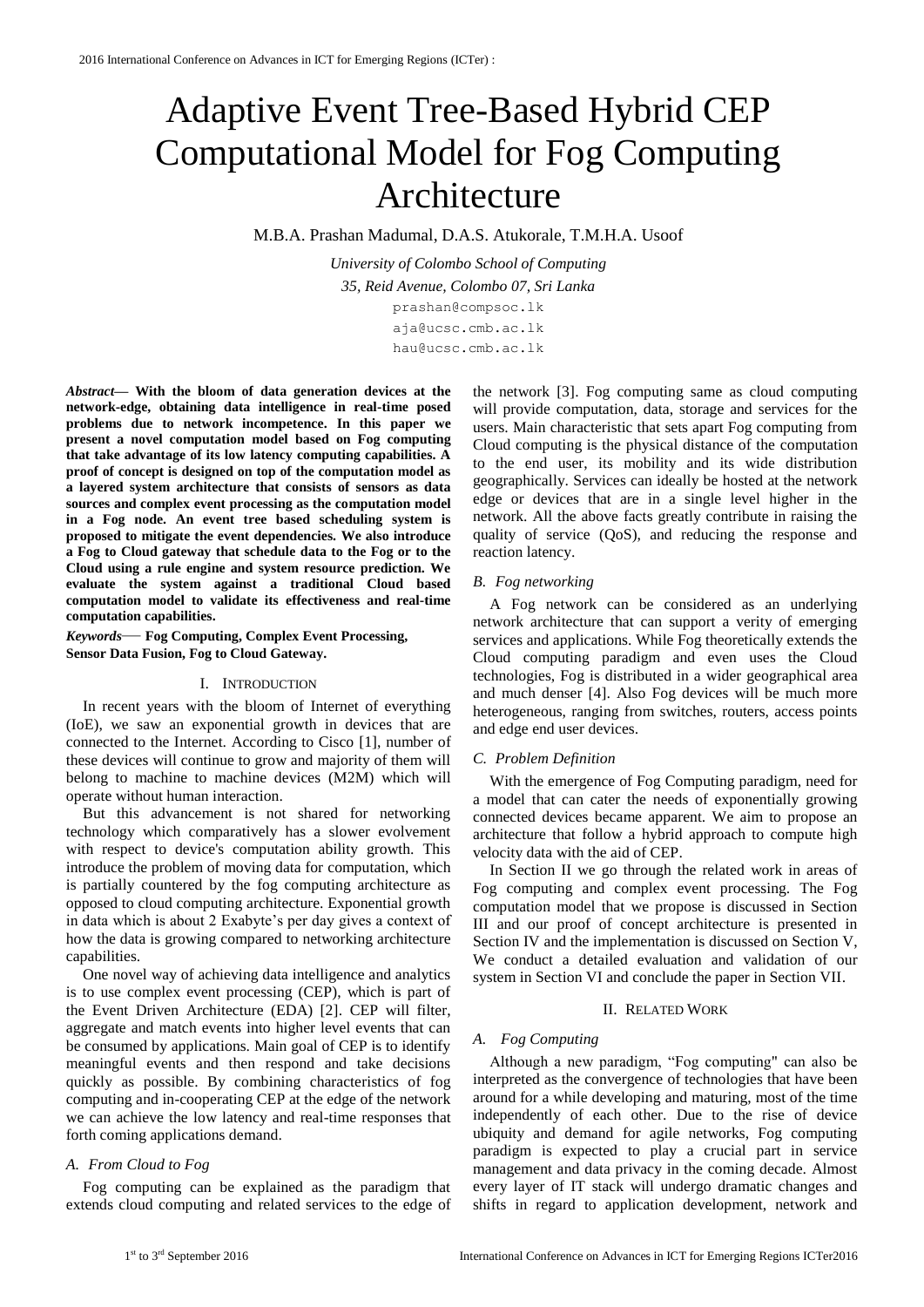service provisioning and network traffic management with the emergence of Fog.

In the past decade, Enterprises gained many opportunities from Cloud computing with respect to computing services, thus became an efficient alternative to managing private computation sources. As Ivan and Shen [5] explains, in the coming decade due to the increase in number of connected devices, this bliss of advantages will become a critical problem. This hold true especially for latency sensitive applications. Fog computing is proposed to address the issues where Cloud computing paradigm fails to satisfy the requirements of these applications.

Cisco [6] envisioned the rise of the Fog to enable the applications of the coming era on billions of connected devices. The Cisco IOx [7] framework has been proposed as a competent architecture for the next generation IoT enabled connected devices and applications that run on top of them. By allowing to use bandwidth and storage capacity more efficiently IOx analyze and act on data right at the network edge. Data is sent to the Cloud only if the need arises. Because of having no viable way to transmit the Exabyte's of data generated through devices, proposed solution can be seen as a suitable implementation to solve the data movement to the Cloud.

## *B. Complex Event Processing*

Complex event processing (CEP) model revolves around the key concept of viewing the events happening in the external world as notifications of flowing information. These events then go through a filtering process, which then have to be combined in order to understand what is happening, these combinations are termed as higher level events in the CEP model. Purpose of this model is to notify special patterns that occur in these high level events to interested parties, which is derived from lower level events. Many different communities have contributed to the formation of this model, particularly from wireless sensor networks, distributed information systems, business process automation, network monitoring, middleware systems and control systems. Eugester et al. [8] proposed novel approach that can be considered as one of the earliest CEP models. Traditional publish subscribe models consider each event separately without any relations between events, and based on their content or topic filter them to match the subscribers. In CEP, occurrences of multiple related events are identified as patterns in the event stream. This can be defined as an extension of the earlier mentioned publish subscribe models. Further most CEP systems can be categorized into two main groups, namely aggregation oriented, and detection oriented. Aggregation CEP systems calculate a result using the inbound events that comes to the system. Detection CEP systems focus on detecting a combination of events, which can match a pattern or a pattern template.

The first event processing engine can be traced back to the year 1997, introduced by Rosenblum et al. [9]. This model also supported public subscribe concept by filtering and extracting only the relevant notifications from the incoming stream. A subject system is defined as an already existing information system where event processing has been implemented. In subject systems an event is given as something that is happening or expect to happen [10].

According to M. Eckert and F. Bry [11] query languages can be used to manage complex events. They can be divided into three main categories namely, data stream query languages, composition operators and production rules. Events consist as tuples in data streams, where query languages that are similar to SQL are used for the manipulation. Tuples are then converted to database relations which in turn can be evaluated and then converted back to data streams.A. Paschke [12] explains about the designing patterns that should include in complexes event processing systems, emphasizing on categorizing CEP systems. Categorization is done according to the abstraction level, according to management level, according to the intended goal and lastly according to the good solutions and bad solutions. A novel architecture for wireless sensor networks was proposed by Pottie and Kaiser [13], which can provide Internet access and distributed networking for processors, controls and sensors that can be inside environments, equipment's and facilities highly ingrained. Applications that make use of these devices to relay on information has to be constrained on low power transceivers and low bit rates.

## *C. Sensor Data Fusion*

Sensor data fusion has been a subject of interest for scholars in the past two decades, where the sensor development in many domains bloomed and flourished. The simplest way of defining the sensor data fusion is to describe it as the integration of data, which is generated from multiple sensors that has knowledge of their surroundings. As an effective way to minimize this vast data volume, data fusion can be used in multi-sensor environments to combine information from multiple sources and gain more insight to the problem that is not possible with just a single source. Information that can be gained from multiple sensor data fusion can greatly improve the perspective of the environment that in turn can provide a good foundation for decision making and control of the top tier system sensors belongs to [14].

Joint Directors of Laboratories (JDL) [15], which is one of the prominent organizations in data fusion describes data fusion as a multi-level and multi-faceted process that can handle the combination, correlation, association, detection and estimation automatically. R. Luo et al. [16] proposed a generalized model for data fusion that incorporate multisensor environments. Fusion centers are used to combine the data from multiple sensor data sources, this is done through a hierarchical process. Another data fusion model which is also a hierarchical architecture was presented by Harris et al. [17], which is still widely used in the technical community. Dubbed as the waterfall model, it mainly focus on the flow of data in a system where it can go to different level ranging from data level to decision making phase.

#### III. FOG COMPUTATIONAL MODEL

Fog computational model forms the basic skeletal framework of an architecture that take advantage of the Fog platform as well as the Cloud platform as computation resources. Figure 1 depicts the model, with the data source connected to the Fog node.

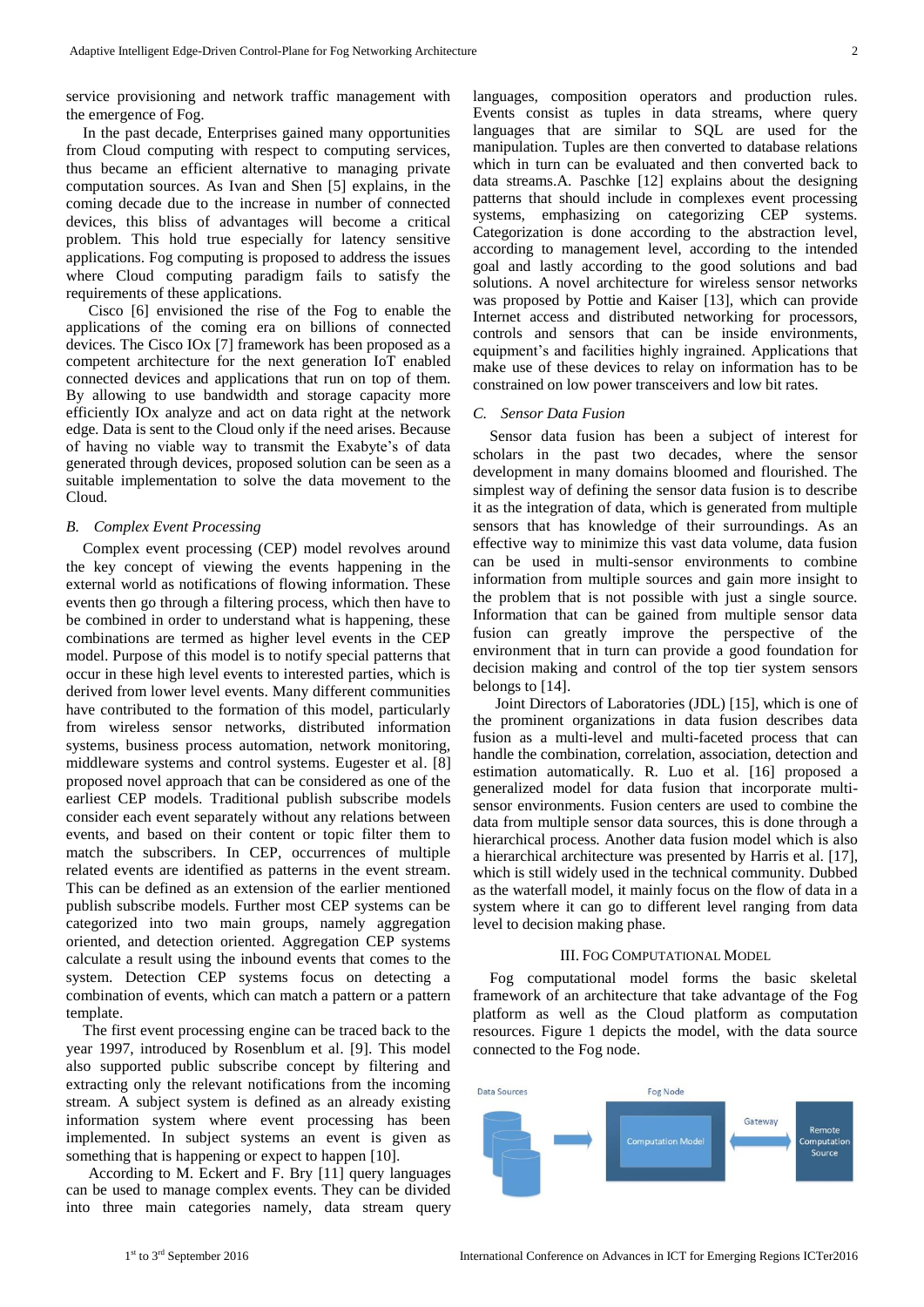#### Fig. 1 Fog Computational Model

We model the solution around a single Fog node IoT device with multiple sensors connected which act as data sources. IoT device in turn is connected to a Cloud computation node through the proposed gateway. This forms the basis of a Fog network with only one Fog node attached. This model can be extended further to allow multiple Fog nodes, but we focus on the single Fog node structure.

## *A. Cloud-based Computation Model*

Even though Fog computing platform possess superior response time, its computation power remains relatively low compared with other platforms like the Cloud. As this limitation should also be explored further, the selected model should be computationally intensive. Furthermore, as handling a large amount of data and processing them with low latency is a must, selected model should also be able to accommodate high throughput of data processing. Above mentioned traits can be found in computation models of image processing, video processing, simulation and event processing. All of these can be done at the edge of the network and will vastly benefit from the reduced latency of the Fog computing platform. Also the computation power required for the above remains in a high status. For our proof of concept design, we choose the event processing as the computation model. Comparatively complex event processing models are highly scalable and generalizable, which will aid our study when evaluating the Fog platform. Another main reason for choosing CEP as the computational model is its real time computational nature which converge with Fog computing features.

# *B. Hardware Platform*

Fog computing platform can consist of different types of hardware devices, ranging from sensor motes to smart phones. Choosing the appropriate type of hardware platform can be challenging when the requirements of the computational model varies. As the suitable computation model was established as the CEP, Fog node type should be selected adhering to its requirements. The Fog node should not possess high end computation capabilities like a local desktop, nor should have inadequate computation power like in sensor motes. A serenity between computation capabilities and power usage should be maintained. Viable candidates that fulfil the above requirements would be smart phones, home theatre PC's (HTPC) and System on a Chip (SoC) computers. We chose SoC as the Fog node type as it offers substantial computation power with inherent network capabilities compared to the former 2 device types. Here we focus on IoT/IoA type devices thus a SoC platform was chosen to implement the solution.

# *C. Data Source*

Data source of the model should be compliant with the computation model and the Fog node type. Numerous data sources exist that can use CEP as the computation model namely, social media feeds, stock market feeds, supply chain feeds etc. But the main criteria for the data source selection is its proximity to the computation model. Data source should originate at the network edge itself and also it should be able to generate large bulks of data continuously. Sensor data feeds classify into this category, as it satisfy the above said conditions. Thus for our model we use sensor data feeds as the primary data source.

Fog computation model lays the foundation for our proof of concept architecture, which extends the computation model into a layered design. As discussed in above sections, we chose the best models for the data source, computation model and the Fog node type to demonstrate the capabilities and weaknesses of the Fog computing platform. Even though our proposed architecture is built upon these selected models, one can freely choose other suitable models as a proof of concept architecture that can evaluate different aspects of the Fog computing platform.

#### IV.PROOF OF CONCEPT ARCHITECTURE

Three key areas will be highlighted in this section that ultimately build the system architecture, which is largely based on the waterfall data fusion model.

#### *A. System Architecture*

Whole system can be presented as a layered architecture that have independent functionality in each layer. This enables the high modularity and customizability in the implementation which will ensure pluggable nature in the architecture as we intended. End users will be able to develop components for these layers separately without worrying about other layers, which can be done according to the standards and constraints in the system. As depicted in Figure 2, proposed architecture consist of seven layers. A 7 layer design was used to clearly separate out the data flow in the system, where the 3 topmost layers will be merged in the actual implementation.



Fig. 2 Layered system architecture

Above architecture is divided into three main areas, the lowermost layers which are the perception layer, communication layer and driver abstraction layer belongs to the low level hardware component module. Task of the inter process communication (IPC) layer is to act as the messenger between lower layer and the above application layer, which can also be taken as a part of the application layer itself. Other sub layers of the application layer are the complex event processing layer and the feature extraction layer. Top most layer consist of the gateway module that act as the messenger between the Fog and the Cloud.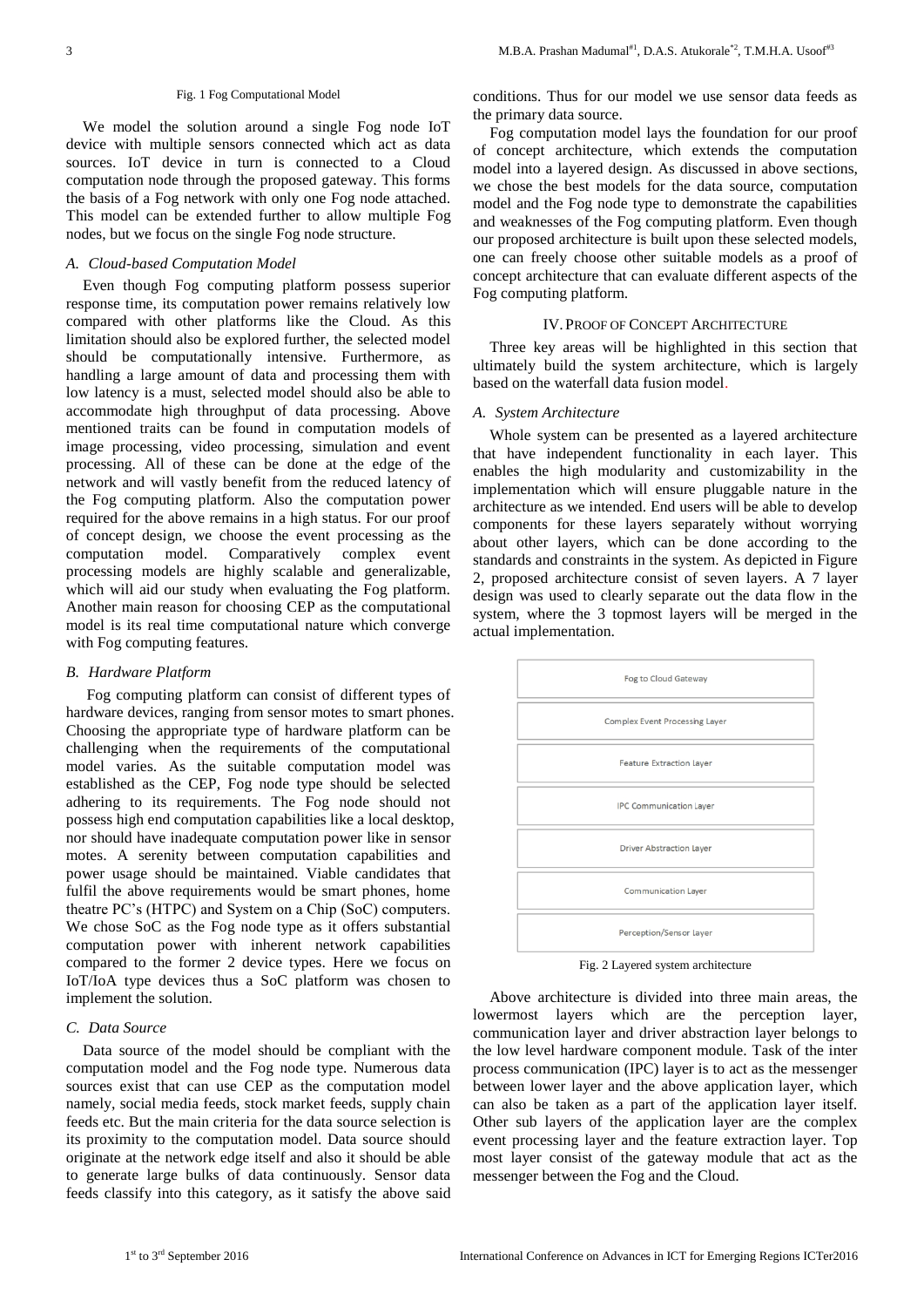#### *B. Fog to Cloud Gateway*

Fog to cloud gateway module can be named as the reason for the uniqueness of the proposed architecture. There have been previous studies that incorporated complex event processing and sensor data fusion but none of them have a mechanism to take advantage of Fog computing platform as well as the Cloud computing platform. Presented Module in Figure 3 has four main components, having the Rule engine module as the primary component. Other three modules connect with the rule engine to carry out the scheduling of events to either the Cloud CEP engine or to the local CEP engine.



Fig. 3 Fog to Cloud Gateway Module

**Resource Monitoring**: This layer of the module consist of four resource monitoring components that will take readings of the system's following resources namely CPU load, network latency, network throughput and event throughput of the local CEP engine. These values will be read in short time intervals to take accurate system status to feed into the upper layer.

**Rule Engine:** Rule engine module will process the readings of the Resource monitoring module and based on rules that is applied to priority classes of the events, will make the decision of scheduling. Scheduling can either be to the Cloud based CEP engine or to the local CEP engine. After the decision is made for each event it will be passed into the upper layer or directly to the local CEP engine.

**Load Prediction:** Even though the Resource monitoring layer reads the system status, Rule engine can only schedule the events based on current or past resource values. This is a disadvantage as the system won't be able to take precautions and adjust ahead of time. Load prediction module will predict the system status based on history values of the resource monitoring data. This can enable the rule engine to schedule events more effectively as it can anticipate the future changes of the system resources and adapt to those changes.

**Cloud Connector:** Fog to Cloud adapter handles the communication between the architecture and the Cloud platform. Communication instances exist in the scenario of overload at the local system. Event stream will be transported to the Cloud platform through a WAN connection.

# V. ARCHITECTURE IMPLEMENTATION

Implemented system is divided to three independently functioning subsystems. From lower levels to the higher level, they are the sensor data reading system, Fog computing based CEP engine and Cloud computing based CEP engine. Because each subsystem is independent from one another it was possible to use different technologies and programming languages to develop each system. The only requirement was to keep the data communication protocol and format to remain consistent between subsystems. The lowermost subsystems were developed in a single hardware platform that has capabilities of supporting a high level OS as well as low level sensor communication hardware support.

## *A. Hardware Layer*

Implementation of the hardware layer consists of the sensor drivers that is needed to interact with the sensors that take environmental readings. Sensors can be categorized into two classes on how they interact with the hardware platform, namely stand-alone sensors and sensors hubs. These 2 classes are connected to the hardware platform through different mediums. Hardware layer was implemented in the PcDuino SoC (System on a Chip) taking advantage of its Arduino-like header interface and its on-board Wi-Fi module.

## *B. Fog Based Complex Event Processing Engine*

Fog based event processing engine is implemented on the PcDuino v2 board which has an ARM architecture based processor namely the ARM Cortex A8 running at 1GHz frequency. Other hardware specifications include 1GB DRAM, RJ42 Ethernet connection, on board Wi-Fi module and a 4GB ROM. Operating system is Ubuntu 12.04 with the LXDE desktop environment. CEP engine was developed using the Esper complex event processing engine as the core to process the queries. We chose Esper over other CEP engines like Siddhi because of its high event throughput. Java 8 JRE was used as the run-time environment for the engine and various Linux tools was used to get system status and resource usage of the system.

1) *Events:* Events are the basic building blocks of a CEP engine. Events can range from basic primary events that only have raw data to complex events that are generated from multiple events with rules applied to them. The data that is required for queries and rules are carried within events and can be extracted when necessary.

TABLE I EVENT PRIORITY CLASSES

| Event Name                  | Event        | Priority    | Priority |
|-----------------------------|--------------|-------------|----------|
|                             | ID           | Class       | Value    |
| Acceleration                | ACCE         | Primary     | 5        |
| Gravity                     | GRAV         | Primary     | 5        |
| Rotation                    | <b>ROTA</b>  | Primary     | 5        |
| Orientation                 | ORIE         | Primary     | 5        |
| Luminous                    | LUMI         | Primary     | 5        |
| Temperature                 | <b>TEMP</b>  | Primary     | 5        |
| Humidity                    | HUMI         | Primary     | 5        |
| <b>Distance</b>             | DIST         | Primary     | 5        |
| <b>Critical Luminous</b>    | <b>WI UM</b> | Critical    | 6        |
| <b>Critical Temperature</b> | <b>WTFM</b>  | Critical    | 6        |
| <b>Critical Humidity</b>    | WHUM         | Critical    | 6        |
| Average Luminous            | ALUM         | Noncritical | 3        |
| Average Temperature         | <b>ATEM</b>  | Noncritical | 3        |
| Average Humidity            | AHUM         | Noncritical | 3        |
| Entered                     | ENTE         | Normal      | 4        |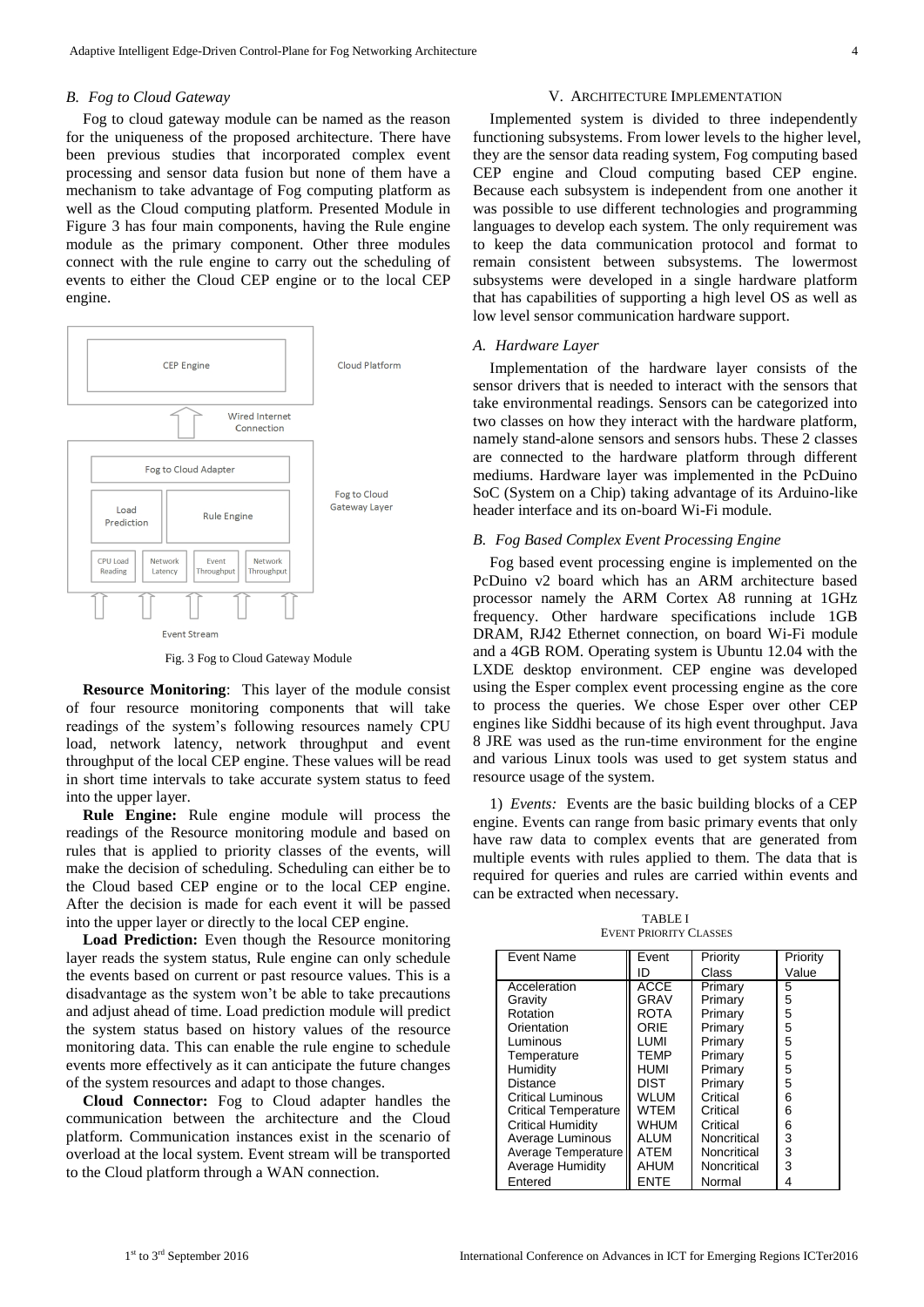In our System event are categorized according to their priority level namely, primary events, critical events, noncritical events and normal events. Table I depicts the event names, Id's and their classes. We selected the events based on availability of sensors in the simulated environment and their ability to derive high level events and decisions.

2) *Event Hierarchy:* Every primary event in the system can lead to secondary, tertiary and higher level events forming an event hierarchy. To better understand the event hierarchy of our system, following example can be taken into consideration. A person enters the room, which triggers the "DIST" event and through that the "ENTE" event because the threshold of distance was met. At the same time the temperature of the room is at a critical level of 40 Celsius which makes the "WTEM" event to occur. Both of these "ENTE" and "WTEM" event will be the origin point of the "EWTE" event which will warn or take necessary actions to the situation.

# *C. Event Tree Based Event Dependency Resolution*

When scheduling the events through the getaway to either the Fog CEP engine or to the Cloud CEP engine, we encountered the critical problem of tightly coupled dependencies between events. Our system's events are highly dependent on each other, in most cases one event is the origination point of another event. We introduced a novel method of solving dependencies of events, taking account the priority of the events and event hierarchy. At the first stage of our algorithm, event tress are formed by having the end complex event as the root and omitting the primary events. Figure 4 shows the resulting event trees with their respective priorities in each event.



Fig. 4 Event Tree Structure

The highest priority value of the children will propagate to the root node of the tree. As seen in the 1st tree, priority value 4 of "ENTE" was propagated to the root node "EALU" as it was the max from the 2 children it has. Even though Figure 4 only depicts the event trees of our system, this algorithm can freely scale up to accommodate any number of trees with more children in each tree. Main goal of our introduced algorithm is to have all the dependent events process in the same instance of the CEP engine, either in the Fog based engine or in the Cloud based engine. For an example according to Figure 4, we want to process ALUM and ENTE in the same engine to get the resulting event EALU. But at the same time we want to process ENTE and WTEM in the same engine too, to the get the EWTE event. These 2 event trees can be scheduled in different engines, but because they both have the ENTE event as a common child we have to schedule both of the trees in the same CEP engine or else the last complex event won't be generated. In this example all 3 trees will be scheduled in the same engine as they have



Fig. 5 Event Tree Algorithm Flow

As shown in Figure 5, Event trees are added to an event tree list. Event trees are implemented with hashmaps with children having entries in the map, and event tree list is implemented as a list of hashmaps. Event tree list has to be initialized and index values calculated before dependency solving. Index values will be the value of the root node of the tree which is the max event priority of the children of that tree. CEP engine can request dependency solving whenever an event scheduling is happening, and the output will be a modified priority value of the requested event. In our implementation that has 3 event trees, if the Engine requests the dependency for ALUM event output value will be 6 as the modified priority. ALUM is dependent on ENTE, but ENTE also dependent on WTEMP. This will cause the output value to be 6 as WTEM has priority 6 and all of the above events should be scheduled in one engine to make decisions accurately.

# *D. System Resource Prediction*

Prediction model was used to predict the 4 system resources that was discussed in above sections, namely CPU usage, network throughput, network latency and event throughput. When implementing, we opted for a regression based prediction model as they offer robust performance. We also devised an algorithm to collect the system resource data at run-time and predict the relevant values for certain amount of seconds to the future.

#### *E. Rule Engine*

As the core of the Fog to Cloud gateway, we implemented the rule engine divided into 3 parts in accordance with priority classes of events. Data was fed as input for every part of the engine that comes from the System resource monitoring module, system resource prediction module and event dependency resolving module. Input to the rule engine will be the event ID of the event to be scheduled and its priority.

#### *F. Cloud Based CEP Engine*

Our implementation of Cloud based CEP engine is largely the same as Fog based CEP engine with few notable omissions. The whole Fog to Cloud gateway has been removed and a simple Cloud to Fog connector was added to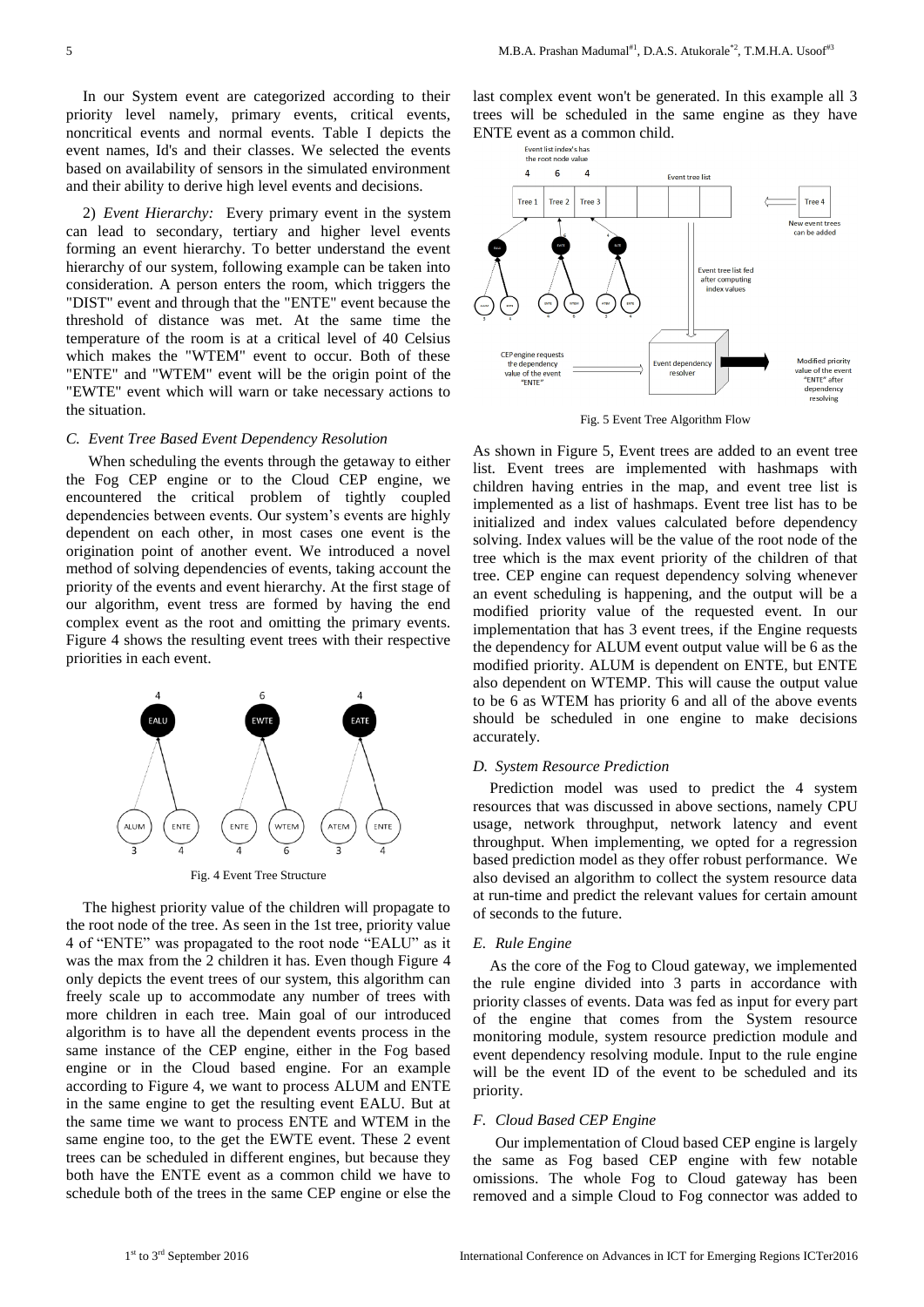handle the communication between the Cloud and Fog. This includes the removal of System resource monitoring, resource prediction, rule engine event tree module. We choose Windows Azure IaaS cloud platform to host our Cloud based CEP engine. A VM with a virtualized  $Intel(R)$ Xeon(R) CPU E5-2673 v3  $@$  2.40GHz processor with 4 cores available and with 7GB of RAM was used. Actual location of our VM is listed as Central US.

## VI.EVALUATION AND VALIDATION

Each subsystem and module will be subjected to a number of experimental evaluation procedures where results will be compared and evaluated. We carried out the evaluation experiments in the relevant hardware platforms they were implemented on.

#### *A. Dataset*

Our implemented system gather data from sensors in a highly dynamic environment, where sensors gather data from a room that resembles a busy classroom. Event simulator will collect the event data and their occurrence times since the system start, these event data will be the actual data that the sensors feed to the CEP engine. Then the simulator will input the replicated sensor data in the next run, with the correct arrival times and time differences between arrivals.

# *B. Analysis of Fog Based CEP Engine with Fog to Cloud Gateway*

This section will focus on analyzing, evaluating and benchmarking our proposed novel architecture, in areas of performance, effectiveness and accuracy. Different datasets were used for some evaluations where measuring performance was of importance. Our introduced prediction module and event tree module will also be analyzed and evaluated in forthcoming subsections.

*1) CEP Engine Benchmark:* To accurately evaluate our Fog based CEP engine's capabilities with regard to performance, we did benchmarking using different platforms. As our system was implemented in specific hardware, the engine is handy-capped by its hardware and architecture limitations. We ran the benchmarks 3 runs in each platform to eliminate any anomalies. We chose one example from each platform to clearly highlight the differences between them. Obtained results are listed in the Table II below.

TABLE III BENCHMARK RUN TIMES

| <b>Platform Name</b> | First<br>Run<br>(ms) | Second Run Third<br>(ms) | Run<br>(ms) |
|----------------------|----------------------|--------------------------|-------------|
| Fog Node             | 342595               | 353469                   | 359019      |
| Cloud VM             | 8151                 | 8060                     | 8112        |
| Local Desktop        | 2447                 | 2537                     | 2570        |

2) *Event Throughput and CPU Load Analysis:* Analysis will be done on Fog node platform as it is the most significant of the tested 3 because our system was implemented in the same hardware platform. Figure 6 shows how CPU load vary with the event throughput below.

CPU load can be seen to steadily rise into upper 80% and hover around that limit in the tested time duration of 355 seconds. Note that these results are also based on the amplified dataset we used for benchmarking, thus only represent the CEP engine in a stressed state. Furthermore event throughput seems to climb straight up to 700 events per second and oscillate around 700 in the course of the test run. We can observe a relation between the event throughput and CPU load where dips of event throughput result in lowered CPU loads.



Fig. 6 Fog Node Event Throughput and CPU Load vs Time

3) *Event scheduling vs CPU Load Variance:* This phase was done by simulating the network latency artificially as we cannot use real values to experiment with the rule engine. CPU load values were set to be static having 95% as the value.



Fig. 7 Critical Class Event Scheduling vs Latency Variance

As other resources has no effect on the rules of critical class, we do not tamper with their values for this test run. Figure 7 graphically represent our observed values in event scheduling. Here we simulate latency variance discarding the effects of traffic priority types and loading conditions. Latency was incremented from 400 to 1000ms programmatically in the period of analysis. From the depicted graphs, primary events and critical events schedule to cloud until 10 seconds from system start time. At this point Latency has been increased from 400 to 500ms, which is the threshold value we have given for this test for the rule class algorithm. From then onwards all the given events can be seen to schedule into the Cloud.

4) *Unstimulated Event Scheduling Analysis against System Resources:* To evaluate the real world behaviour using actual resource values obtained from the platform at run-time we ran a test run with the original sensor data. In this section,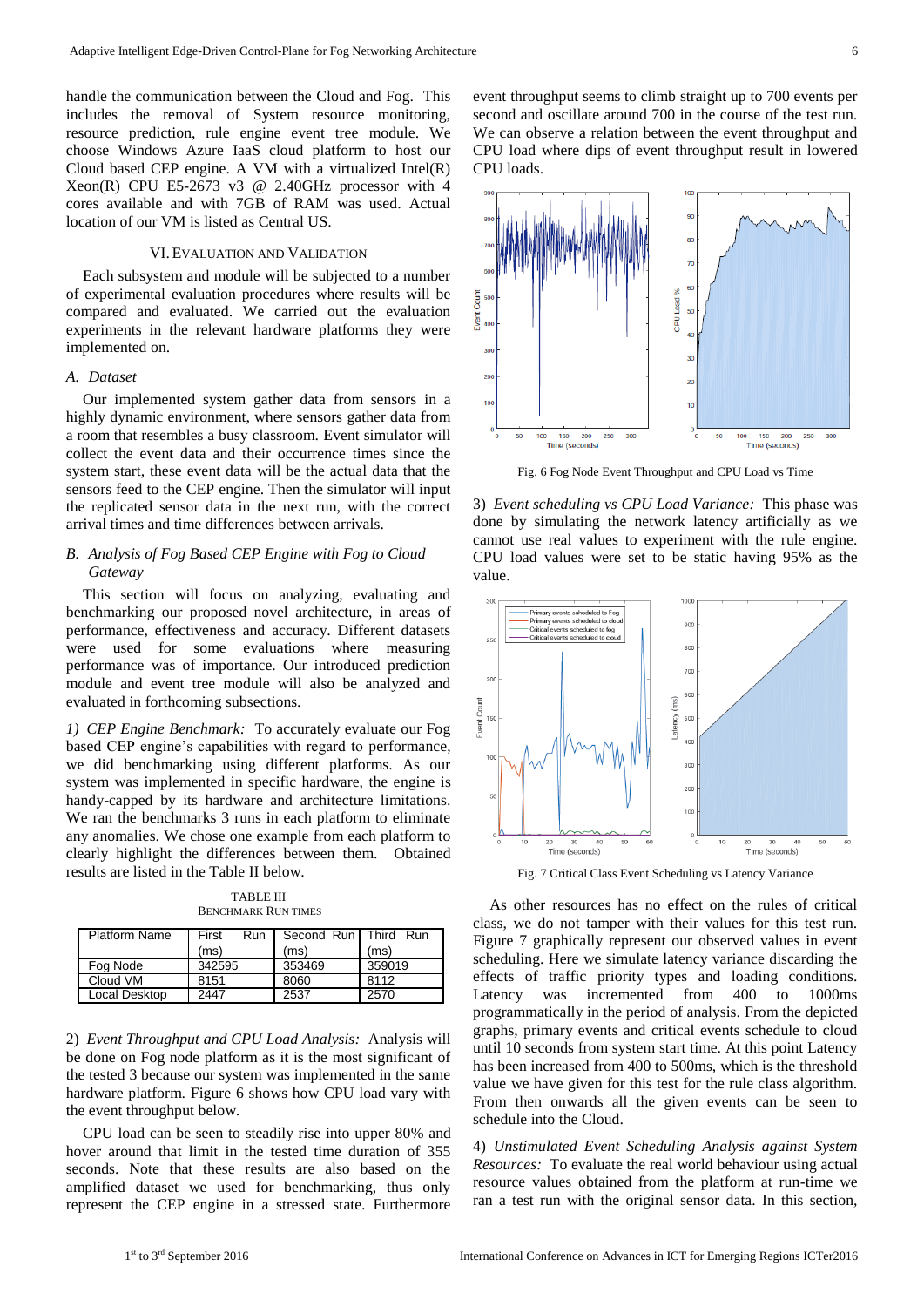results obtained from the test run is analyzed and evaluated with the expected outcome of the architecture. Figure 8 represent all the system resources and the event scheduling happened in a time duration of 60 seconds from system start. In a real world scenario CPU load of our system hovers around 30% as seen in Figure 8, and according to event throughput spikes it can jump up to around 60%. In our test run we observed a network latency spike which can be attributed to due to sudden CPU load jump in the time interval of 30 to 40 seconds.



Fig. 8 Unstimulated Event Scheduling vs System Resource Variance

5) *Event Tree Module Performance Analysis:* Our novel implementation for event dependency solving using event trees will be analyzed in this section, focusing on the performance of our algorithm. The actual event trees from the original dataset was used, which consists of average luminous (ALUM), entered (ENTE), critical temperature (WTEM) and average temperature (ATEM) events.



Fig. 9 Event Tree Module Performance Analysis

As depicted in Figure 9, algorithm was run for 1 million times per iteration, for 50 iterations and run time for each iteration was logged.

#### *C. System Comparison and Analysis*

An in-depth comparison of the CEP engine based only in Cloud and our implemented novel architecture of Fog based CEP engine with the Cloud gateway will be carried out in this section. The vital element that we focus here is the latency and the responsiveness of the system. As a real-time system, our implemented solution needs to be swift in handling the responses from events that occur.

1) *Primary Event Latency Comparison:* Original dataset was used as the event feed to the CEP engines in both Cloud and the Fog node. We carried out the experiment by analyzing the behaviour of luminous event taken as the measure point for primary events. Figure 10 graphically represent the event occurrence times and response differences in each engine. Here event value corresponds to the actual sensor data value of the particular event.



Fig. 10 Primary Event Latency Comparison

We can observe the event response difference hovering around 800ms range until 40 seconds after system start. But after that the response difference increase up to 4000ms. This can be attributed to the increased number of events transferred thus increasing the latency between the Cloud and the local event sender. In a real time system, even having 800ms as the response difference is unsuitable as the actual response time can be higher than that. Here we only measure the response difference, omitting the actual response time. Our engine correctly schedule primary events into the Fog node, when latency is high, thus our solution eliminate the undesirable high event response time present in the above graphs.

# VII. CONCLUSION

By effectively exploiting the ever evolving computation power of edge devices, we can obtain data intelligence right at the edge of the network. Our work focused on developing a "pluggable" architecture that is based on the novel Fog computation model we introduced. This new model's uniqueness lies in its bridged computation link between the Fog node and the remote computation source, where each source can be used simultaneously to process data as needed. This key feature allowed our introduced architecture to make use best of both worlds for data processing.

We designed our layered architecture on top of this established Fog computational model, where each layer has independent functionality from one another. As the core computational model for the system, we choose complex event processing considering its real-time nature when processing data. Sensors that sample environmental changes were taken as data sources for the computation model. Our architecture was refined through iterative implementations that optimized the overall system. We presented a unique gateway module that request the aid of remote computation